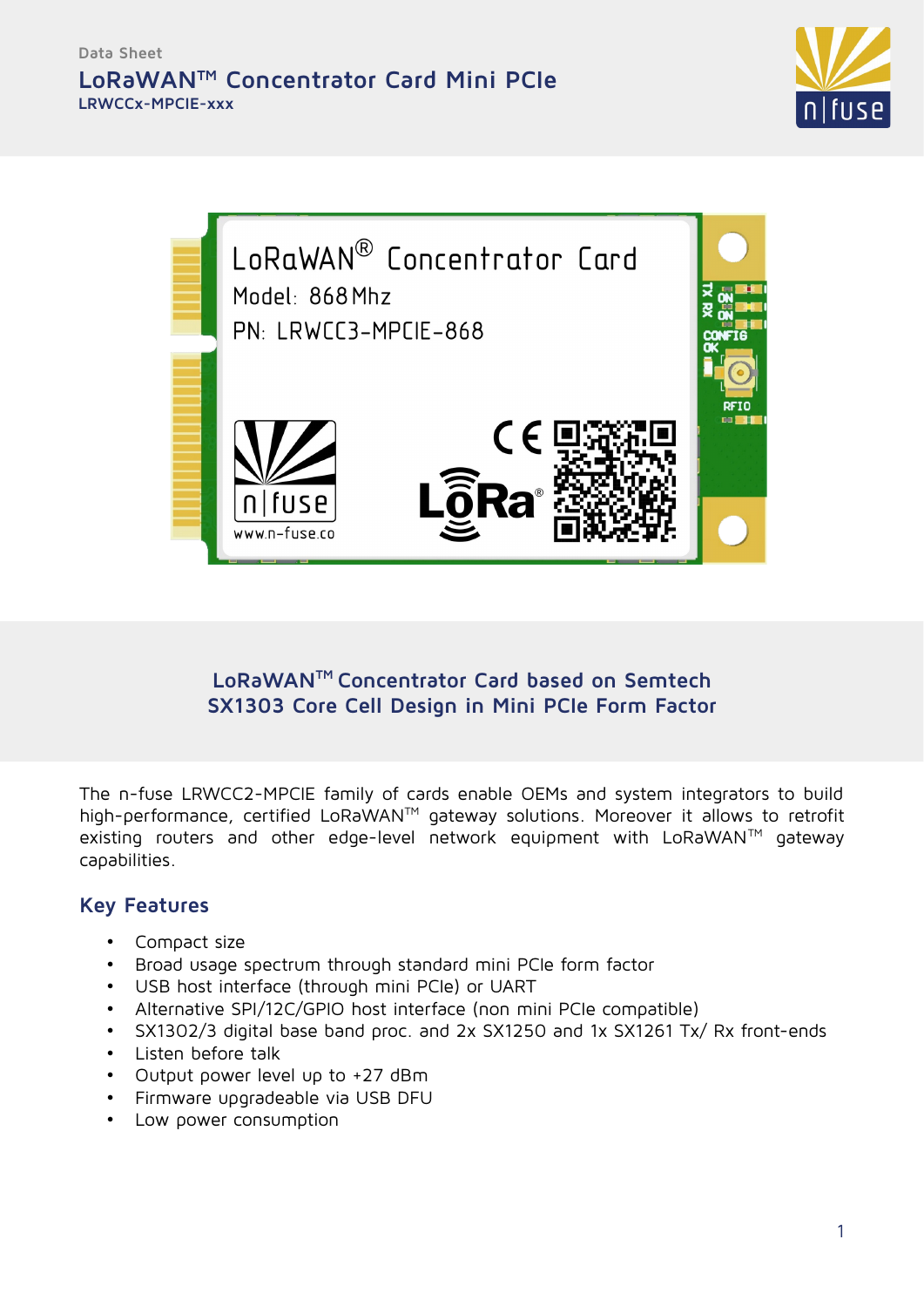# **Application Areas**

- Internet of Things (IoT) and Industrial Internet of Things (IIoT) Applications
- Machine to Machine (M2M)
- Smart City
- Agricultural Monitoring
- Home-, Building-, Industrial Monitoring and Control
- Remote Control
- Wireless Alarm and Security Systems<br>• Tracking Apolications
- Tracking Applications

## **Specifications**

| Category          | Feature                                          | Description                                                                                              |                                |                                                        |
|-------------------|--------------------------------------------------|----------------------------------------------------------------------------------------------------------|--------------------------------|--------------------------------------------------------|
| General Radio     | Semtech Radios                                   | 2x SX1250 and 1x SX1261                                                                                  |                                |                                                        |
| Connectors        | Connector Type                                   | Mini PCI Express (full length)                                                                           |                                |                                                        |
|                   | External Antenna                                 | U.FL connector 50 $\Omega$ impedance                                                                     |                                |                                                        |
| Host Interface    |                                                  | USB version 2 or greater (default)<br><b>SPI/ I2C/ GPIO</b>                                              |                                |                                                        |
| Power             | Input Voltage                                    | 3.3 VDC $+/-$ 5%                                                                                         |                                |                                                        |
|                   | Consumption                                      | TX $max, +27$ dBm:<br>TX typical, +14 dBm:<br>RX (all channels):<br>Idle:                                |                                | 464 mA<br>209 mA<br>50 mA<br>17 mA                     |
| <b>RF</b>         | Frequency Range                                  | 863 to 870 MHz <sup>a</sup><br>915 to 928 MHz b                                                          |                                |                                                        |
|                   | Sensitivity                                      | a                                                                                                        |                                |                                                        |
|                   |                                                  | less or equal than -125 dBm at SF7, BW 125KHz<br>less or equal than -140 dBm at SF12, BW 125KHz<br>b     |                                |                                                        |
|                   |                                                  | less or equal than -125 dBm at SF7, BW 125KHz<br>less or equal than -140 dBm at SF12, BW 125KHz          |                                |                                                        |
|                   | Max RF Output<br>Power                           | Up to $+27$ dBm                                                                                          |                                |                                                        |
| Features          |                                                  | Fine Time Stamping <sup>c</sup> Enabling Time Difference of Arrival (TDOA)<br>network-based geolocation. |                                |                                                        |
|                   | Listen Before Talk                               | spectrum.                                                                                                |                                | Prevents collisions while accessing the                |
| Modulation        | $L_0$ Ra®                                        |                                                                                                          |                                |                                                        |
| Status Indication | LEDs                                             | Red:<br>Yellow:<br>Green:                                                                                | Rx<br>Tx<br>Config OK<br>Power |                                                        |
| Host Software     | HAL User Space<br>Driver and Packet<br>Forwarder | https://github.com/Lora-net/sx1302_hal                                                                   |                                |                                                        |
| Firmware          | For MCU (STM32)                                  | USB:<br>bin                                                                                              |                                | https://github.com/Lora-net/sx1302_hal/tree/master/mcu |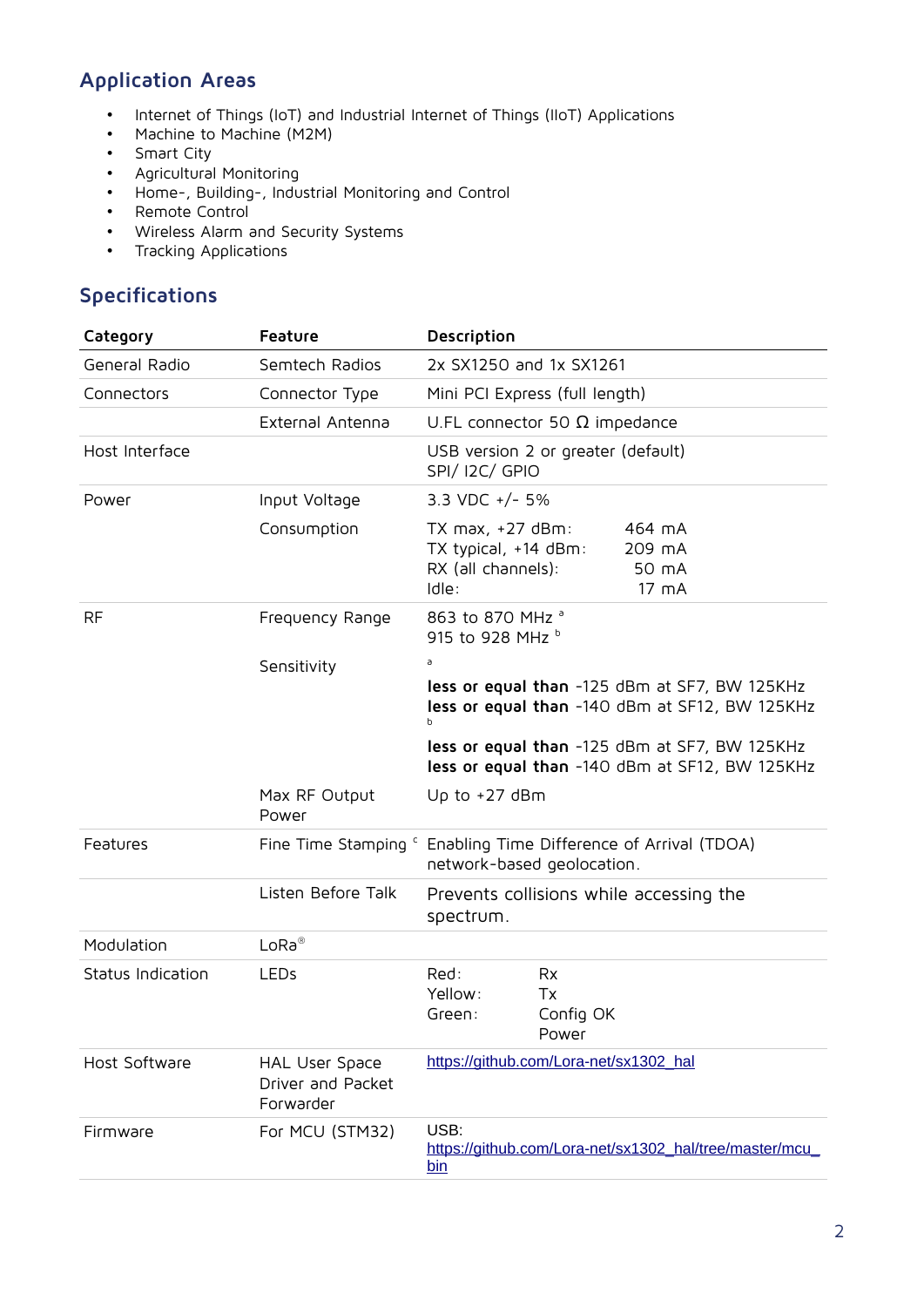| Category                                                                     | <b>Feature</b>             | Description                                                                                                 |
|------------------------------------------------------------------------------|----------------------------|-------------------------------------------------------------------------------------------------------------|
| Operating Conditions                                                         | Temperature<br>(operating) | $-40$ to $+85^{\circ}$ C<br>The Tx power rises with lower temperatures but is<br>automatically compensated. |
|                                                                              | Humidity                   | 10% ~ 90% RH Non-condensing                                                                                 |
| Physical Properties                                                          | Dimensions WxHxD           | $51 \times 30 \times 4$ mm (device)<br>$51 \times 30 \times 1$ mm (PCB)                                     |
|                                                                              | Weight                     | 9 g                                                                                                         |
| Regulatory                                                                   | Certifications             | CE (Radio Equipment Directive 2014/53/EU) <sup>a</sup>                                                      |
|                                                                              |                            | Pending:<br>FCC/ ISED <sup>b</sup>                                                                          |
|                                                                              | Materials                  | RoHS, REACH                                                                                                 |
| Warranty                                                                     |                            | 12 months for B2B customers<br>24 months for B2C customers                                                  |
| <sup>∂</sup> for 868 Mhz, <sup>b</sup> for 915 Mhz, <sup>c</sup> SX1303 only |                            |                                                                                                             |

## **Block Diagram**



### **Interfaces**

#### Mini-PCIe Connector

The concentrator card is compliant with the mini PCIe specification and can thus be used in any compatible host system. Some reserved pins are used and others re-purposed as shown in the following table.

| Pin # | Symbol     | Type                     | Description                              |
|-------|------------|--------------------------|------------------------------------------|
|       | NC.        | -                        |                                          |
| フ     | VCC        | power                    |                                          |
| 3     | NC.        | $\overline{\phantom{0}}$ |                                          |
| 4     | <b>GND</b> | power                    |                                          |
| 5     | NC.        | $\overline{\phantom{0}}$ |                                          |
| 6     | GPIO6      |                          | Input/output General purpose IO from MCU |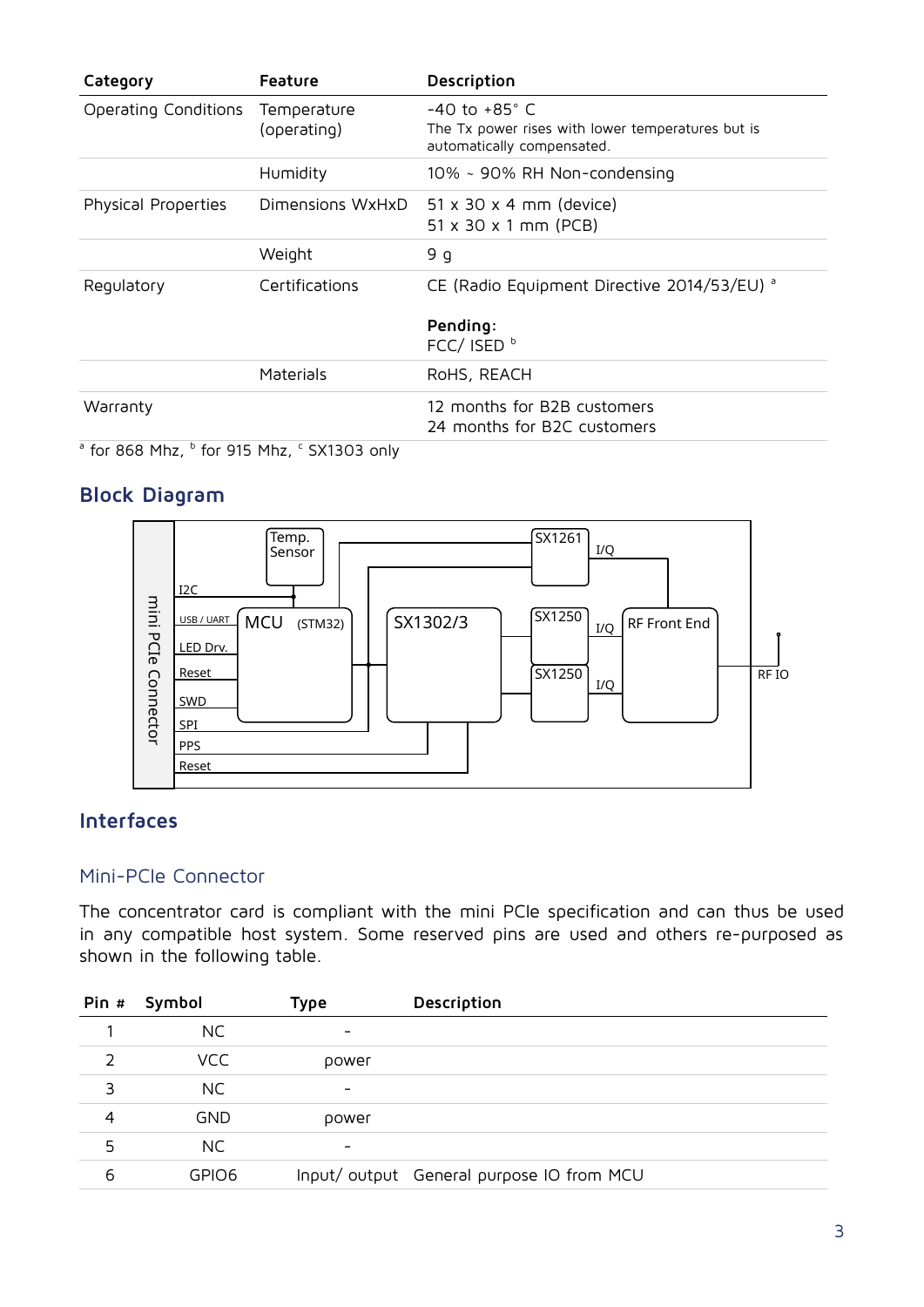| Pin # | Symbol         | <b>Type</b>              | Description                                                               |
|-------|----------------|--------------------------|---------------------------------------------------------------------------|
| 7     | <b>NC</b>      | $\overline{\phantom{a}}$ |                                                                           |
| 8     | <b>NC</b>      | $\overline{\phantom{a}}$ |                                                                           |
| 9     | <b>GND</b>     | power                    |                                                                           |
| 10    | <b>NC</b>      |                          |                                                                           |
| 11    | <b>NC</b>      |                          |                                                                           |
| 12    | <b>NC</b>      |                          |                                                                           |
| 13    | <b>NC</b>      |                          |                                                                           |
| 14    | <b>NC</b>      |                          |                                                                           |
| 15    | <b>GND</b>     | power                    |                                                                           |
| 16    | <b>ENABLE</b>  | input                    | Power enable the device (active high)                                     |
| 17    | HOST_SCK       | input                    | SPI clock                                                                 |
| 18    | <b>GND</b>     | power                    |                                                                           |
| 19    | HOST_MISO      | output                   | SPI MISO                                                                  |
| 20    | <b>NC</b>      |                          |                                                                           |
| 21    | <b>GND</b>     | power                    |                                                                           |
| 22    | SX130x_RESET   | input                    | SX130x reset signal (active high)                                         |
| 23    | HOST_MOSI      | input                    | <b>SPI MOSI</b>                                                           |
| 24    | <b>VCC</b>     | power                    |                                                                           |
| 25    | HOST_CSN       | input                    | SPI CSN                                                                   |
| 26    | <b>GND</b>     | power                    |                                                                           |
| 27    | <b>GND</b>     | power                    |                                                                           |
| 28    | SX130x_GPIO_8  | input                    | SX130x GPIO8                                                              |
| 29    | <b>GND</b>     | power                    |                                                                           |
| 30    | I2C_SCL        | input                    | MCU/ temperature sensor I2C bus clock                                     |
| 31    | <b>PPS</b>     | input                    | Pulse per second signal usually from GNSS devices<br>for accurate timing. |
| 32    | I2C_SDA        |                          | input/output MCU/temperature sensor I2C bus data                          |
| 33    | <b>NC</b>      |                          |                                                                           |
| 34    | <b>GND</b>     | power                    |                                                                           |
| 35    | <b>GND</b>     | power                    |                                                                           |
| 36    | $USB_D - / Tx$ |                          | input/output USB data - / UART Rx                                         |
| 37    | <b>GND</b>     | power                    |                                                                           |
| 38    | $USB_D+ / Rx$  |                          | input/ output USB data + / UART Tx                                        |
| 39    | <b>VCC</b>     | power                    |                                                                           |
| 40    | <b>GND</b>     | power                    |                                                                           |
| 41    | <b>VCC</b>     | power                    |                                                                           |
| 42    | <b>NC</b>      |                          |                                                                           |
| 43    | <b>GND</b>     | power                    |                                                                           |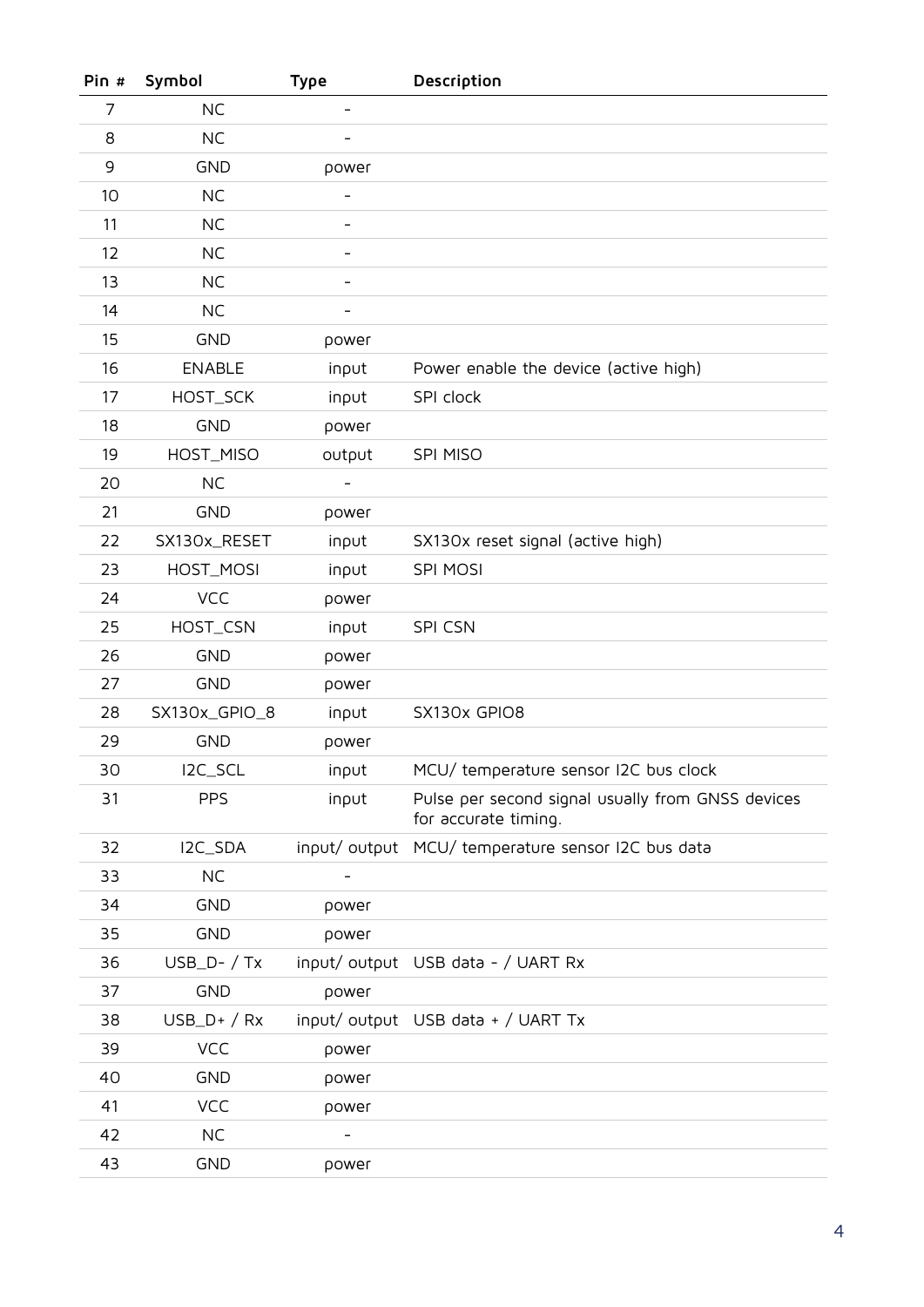| Pin # | Symbol        | Type          | Description                                         |
|-------|---------------|---------------|-----------------------------------------------------|
| 44    | SX1261_NSS    | input         | SX1261 SPI NSS                                      |
| 45    | <b>SWCLK</b>  | input         | STLink clock                                        |
| 46    | SX1261_DIO1   | input         | SX1261 DIO1                                         |
| 47    | <b>SWDIO</b>  | input/ output | STLink serial I/O line                              |
| 48    | SX1261_NRESET | input         | SX1261 reset signal (active low, on device pull-up) |
| 49    | MCU_NRESET    | input         | MCU reset signal (active low, on device pull-up)    |
| 50    | <b>GND</b>    | power         |                                                     |
| 51    | MCU_BOOT0     | Inout         | MCU bootO signal (active high, on device pull-down) |
| 52    | VCC           | power         |                                                     |

NC = Not Connected VCC = 3.3 V Power Supply GND = Ground

#### RF IO Port

The RF IO port is a U.Fl type connector for the connection to the antenna. Usually a 'pigtail' cable with a U.Fl to SMA or N-Type connector is used for this.

 Note: that the device must not be used without a proper 50 Ohm load on the RF IO port.

#### **Product Family Portfolio**

The lrwcc3-mpcie-s-xxx parts come without the STM32 MCU and can thus be only driven by SPI/ I2C/ GPIO.

| Part Number      | Description                                     | Availability |
|------------------|-------------------------------------------------|--------------|
| Irwcc2-mpcie-868 | SX1302 based 868 MHz variant                    | discontinued |
| Irwcc2-mpcie-915 | SX1302 based 915 MHz variant                    | discontinued |
| Irwcc3-mpcie-868 | SX1303 based 868 MHz variant                    | available    |
| Irwcc3-mpcie-915 | SX1303 based 915 MHz variant                    | available    |
|                  | Irwcc3-mpcie-s-868 SX1303 based 868 MHz variant | available    |
|                  | Irwcc3-mpcie-s-915 SX1303 based 915 MHz variant | available    |
| lrwcc3-mpcie-433 | 433 MHz variants                                | Q3 2022      |

#### **Ordering Information**

All n-fuse products can be ordered directly through the n-fuse website. You can also contact a sales representative via devices-sales@n-fuse.co for volume ordering.